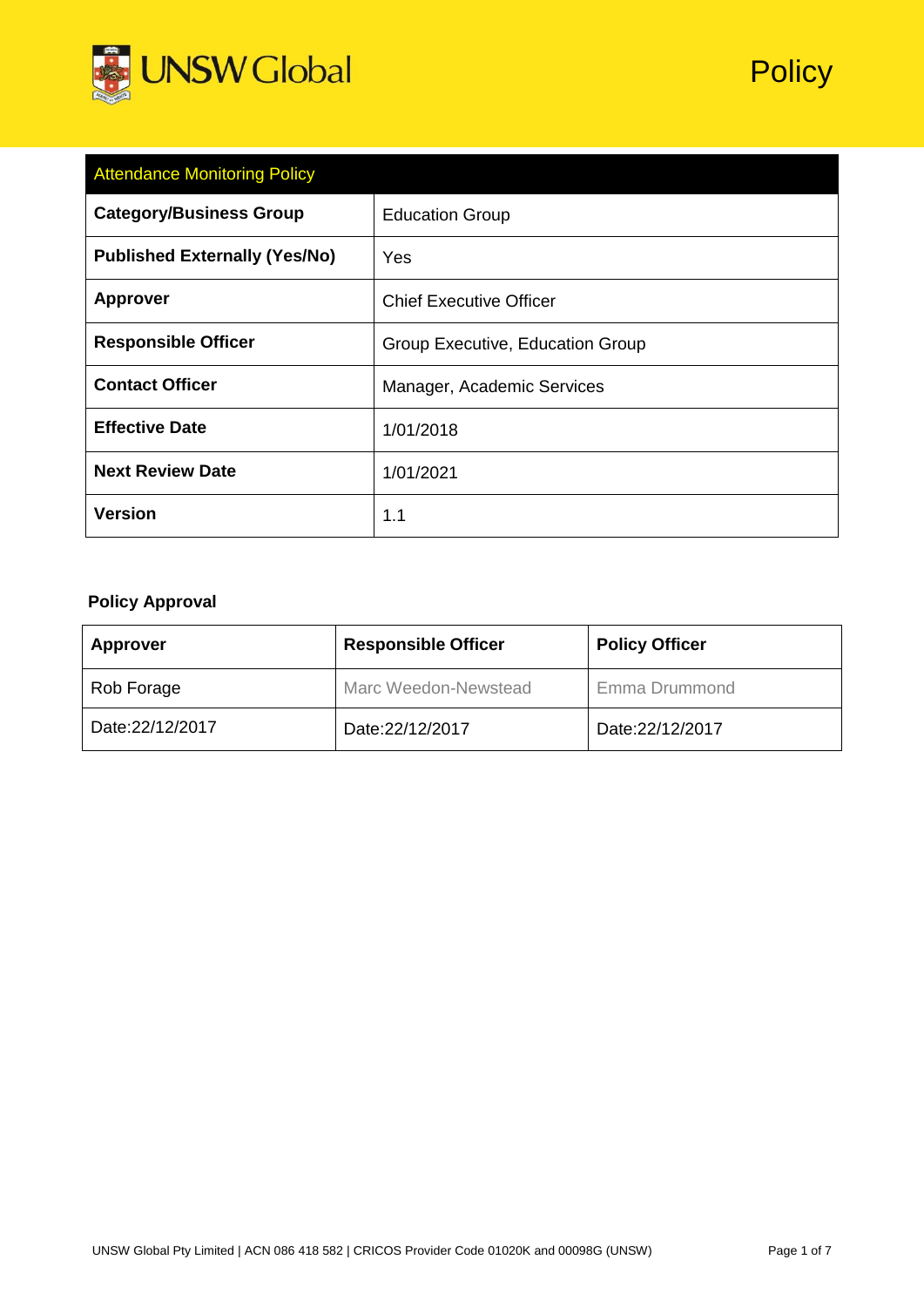

# **Policy**

# **1 Background**

UNSW Global has obligations under the *Education Services for Overseas Students Act 2000 (Cth)* (the "**ESOS Act**")*,* which regulates the delivery of education and training courses to students who come to Australia to study on a student visa. One of the functions of the ESOS Act is to set up a National Code, which provides standards for all registered providers including UNSW Global.

Standard 8 of the National Code requires UNSW Global to monitor Overseas Students with respect to their attendance. This monitoring enables UNSW Global to identify students who are at risk of failing to meet attendance requirements and allows UNSW Global to offer support so that such students are assisted to achieve their educational goals.

## **2 Purpose**

This policy explains the framework of principles and procedures that underpin UNSW Global's compliance with Standard 8 of the National Code. It is in place to ensure that UNSW Global is able to comply with its responsibilities regarding monitoring student attendance, and that Overseas Students are informed of the requirements for satisfactory course attendance.

### **3 Scope**

This policy applies to:

- UNSW Global, its employees and contractors;  $(a)$
- $(b)$ any third party providing services to Students on UNSW Global's behalf; and
- $(c)$ all UNSW Global Students.

This policy does not apply to Diploma programs students.

### **4 Definitions**

*Actual Attendance* means a student's class attendance levels for their current course reported as a percentage, calculated as follow:

Actual hours attended to date

X 100 = %

Scheduled class hours to date

*CoE* means the confirmation of enrolment.

*Course* means a course of education or training offered by UNSW Global.

**DIBP** means the Department of Immigration and Border Protection.

*ESOS Act* means the *Education Services for Overseas Students Act 2000 (Cth)*.

*Intention to Cancel Enrolment* means a written notice which informs a student of the provider's intention to cancel the student's enrolment with the provider.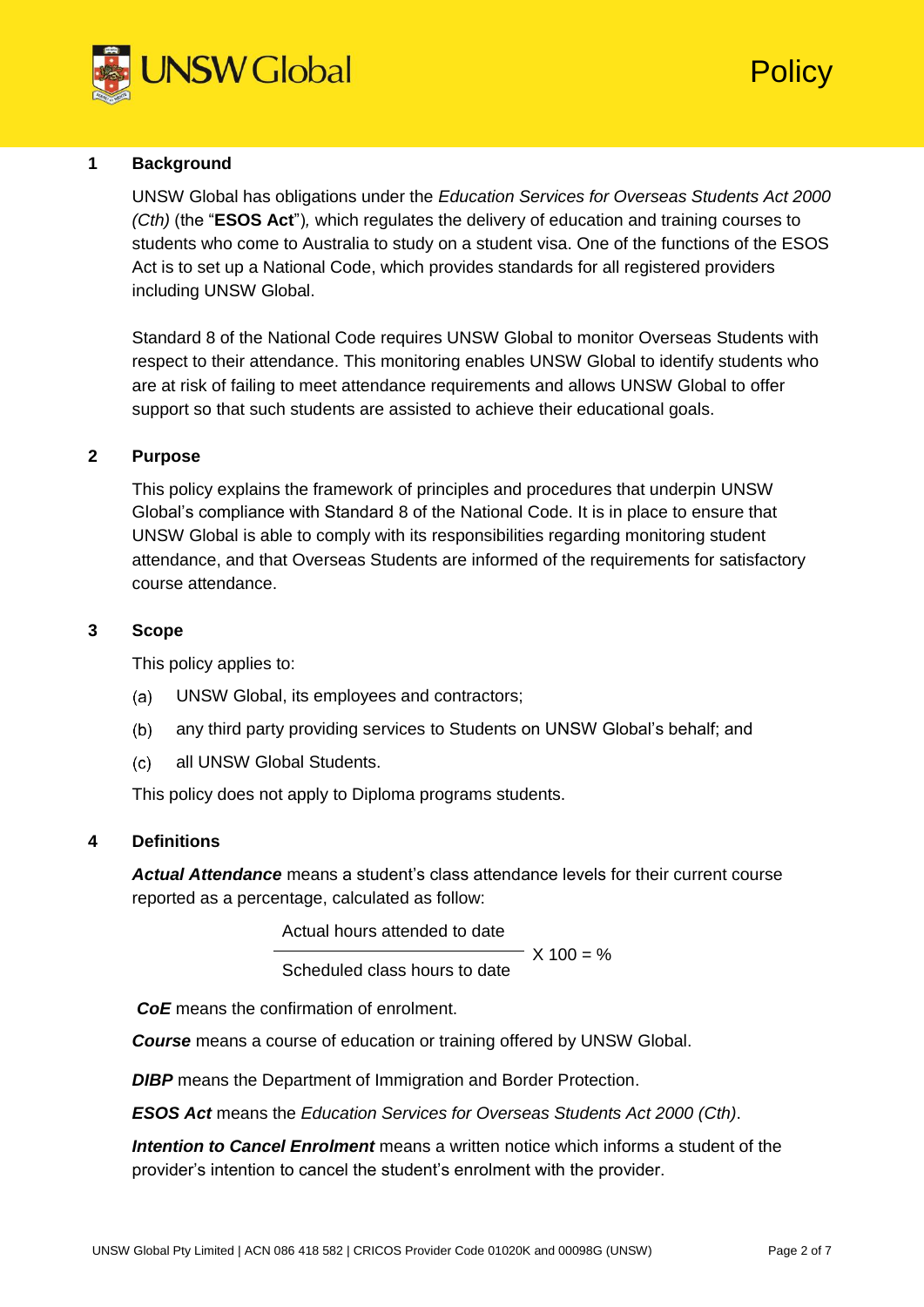

*Intention to Report* means a written notice which informs an Overseas Student of the provider's intention to report the student to DIBP for not achieving satisfactory attendance.

*National Code* means the National Code of Practice for Providers of Education and Training to Overseas Students 2018 established under the ESOS Act.

**Potential Attendance** means a student's potential attendance for their period of enrolment (as set out in their CoE) reported as a percentage and calculated as follows:

Actual hours attended to date + all remaining scheduled class hours

 $X100 = %$ Scheduled class hours over the student's period of enrolment as set out in their CoE

**PRISMS** means the Provider Registration and International Students Management System.

*Overseas Student* means overseas students (within or outside Australia) who hold a student visa but does not include students of a kind prescribed in the ESOS Regulations.

*Satisfactory Attendance* means attendance of at least 80% of the scheduled class hours for a Course.

**Student** means any student enrolled in a course at UNSW Global, including Overseas Students, local students and students on a visa other than an overseas student visa.

**Term** means, in relation to an English Language Course, each five (5) week teaching period included within their CoE.

# **5 Policy Statement**

UNSW Global is committed to monitoring attendance for all Students and monitoring Overseas Students' compliance with student visa conditions relating to attendance, and will proactively provide assistance and counselling to students who are at risk of failing to meet attendance requirements.

# **5.1 Attendance Requirements for All Students**

- (a) All students must attend at least 80% of the scheduled class hours for their course, in order to achieve satisfactory academic progress. Failure to achieve satisfactory attendance may result in cancellation of enrolment.
- (b) All Overseas Students must attend at least 80% of the scheduled class hours for their Course, as set out in their CoE. If an Overseas Student is undertaking multiple Courses with UNSW Global (that is, they will have more than one CoE), they must maintain 80% attendance in each of their Courses, as UNSW Global will measure attendance for each CoE separately. Failure to achieve satisfactory attendance may result in being reported to DIBP.

# **5.2 Attendance Recording**

(a) Students are expected to attend all scheduled classes. If you are absent due to a medical reason, a valid medical certificate should be provided to explain the absence.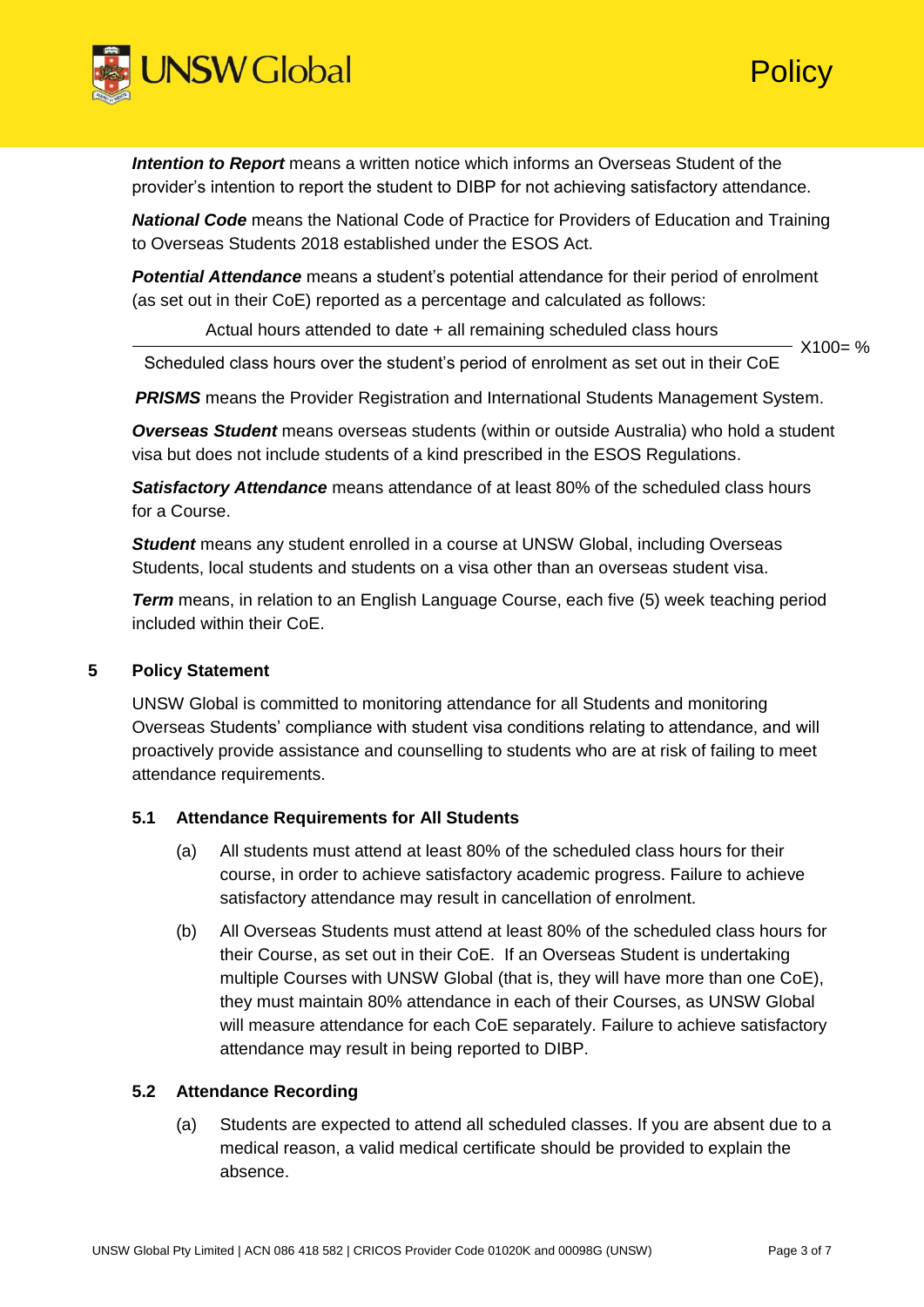

- (b) Class rolls are marked and recorded for each class. If you do not attend class you will be marked absent, regardless of whether or not you have submitted a medical certificate. A medical certificate is only considered when determining whether or not a compelling or compassionate circumstance exists. If a student wishes to provide a medical certificate to explain an absence from class, please submit it within one (1) week of returning to class, together with an Explanation of Absence Form. If a student wishes to provide a medical certificate to explain an absence from an exam or assessment task, please submit it within three (3) working days of the exam or assessment task taking place, together with an Illness/ misadventure affecting exam or assessment Task Form.
- (c) Students who are late to a class will also be noted and any partial absences will be taken into consideration when determining attendance levels.

## **5.3 Attendance Monitoring Calculations**

- (a) UNSW Global will calculate both Actual Attendance and Potential Attendance for Overseas Students for the purpose of determining whether or not an Overseas Student is complying with their attendance requirements.
- (b) Both Actual Attendance and Potential Attendance will be monitored at regular intervals for the period of a student's CoE.
- (c) Students can access their attendance record on the "My Profile" link in the UNSW student Intranet: [www.my.unswglobal.unsw.edu.au.](http://www.my.unswglobal.unsw.edu.au/)

### **5.4 Attendance Warnings**

(a) An attendance warning will be issued in the following circumstances:

| <b>Foundation Studies Students</b>                                                                                                                 | <b>English Language Students</b>                                                                                                                   |  |
|----------------------------------------------------------------------------------------------------------------------------------------------------|----------------------------------------------------------------------------------------------------------------------------------------------------|--|
| Actual Attendance falls below 85% or<br>where an Overseas Student has been<br>absent without approval for five (5) or<br>more consecutive days     | Where an Overseas Student has been<br>absent without approval for five (5) or<br>more consecutive days                                             |  |
| Actual Attendance falls below 80%                                                                                                                  | Potential Attendance falls below 85% for<br>a Term                                                                                                 |  |
| When Potential Attendance falls below<br>85% a student will be issued with an 'At<br>Risk' notice of failing to achieve<br>satisfactory attendance | When Potential Attendance falls below<br>85% a student will be issued with an 'At<br>Risk' notice of failing to achieve<br>satisfactory attendance |  |

- (b) All warning letters and notifications will be delivered by email unless delivered in person. All Students have a responsibility to check their email address regularly:
	- $(i)$ notices to Foundation Studies Students will be sent to their UNSW Global email address; and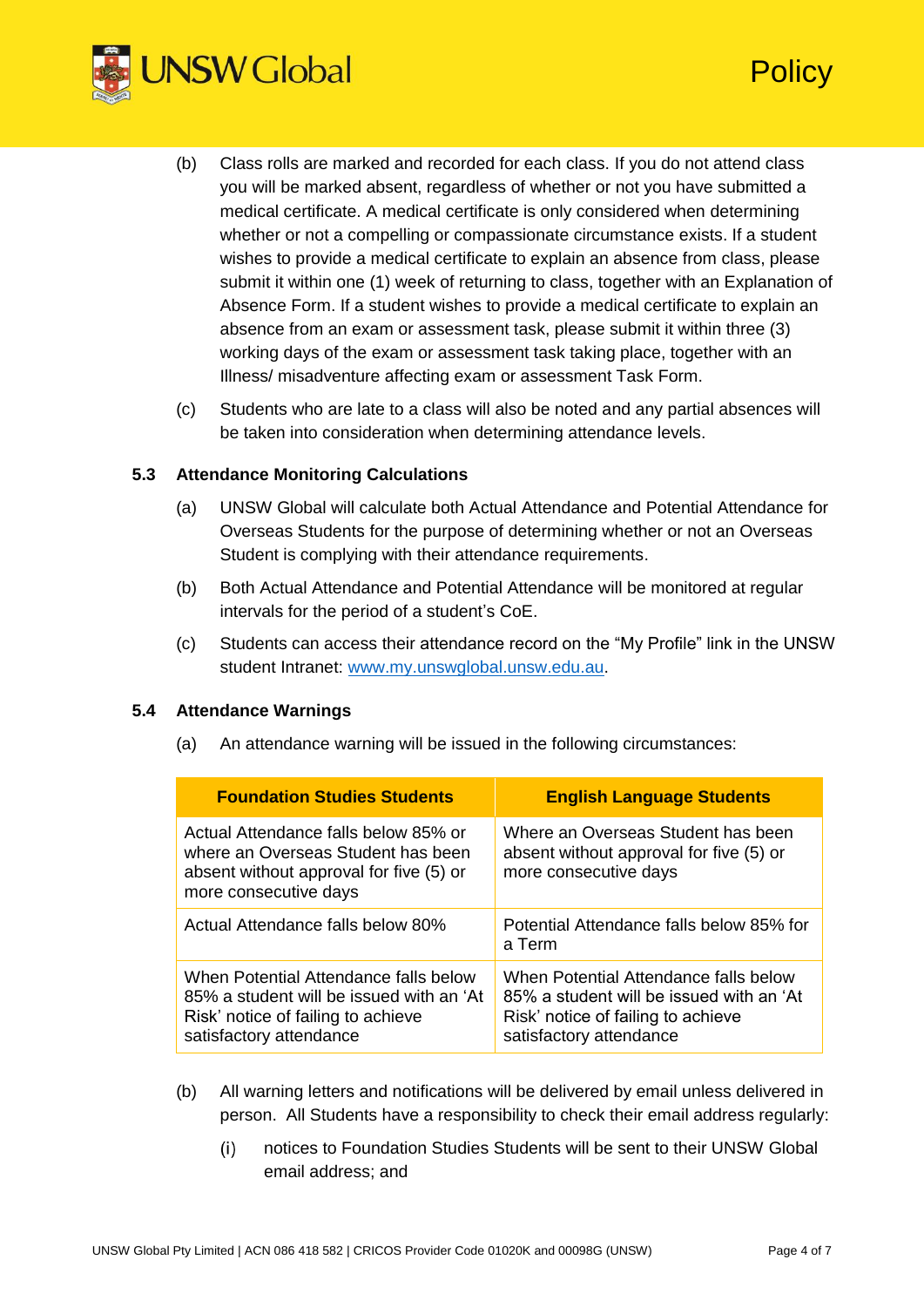

- (ii) notices to English Language Students will be sent to the email address they have registered with UNSW Global.
- (c) In cases where more than one attendance warning is due at the same time, UNSW Global may choose to send only a single notice.

## **5.5 Intention to Report**

- (a) All Overseas Students whose Potential Attendance falls below 80% are failing to achieve Satisfactory Attendance in accordance with Standard 11 of the National Code.
- (b) Where an Overseas Student's Potential Attendance falls below 80% UNSW Global will notify the student (via email) of its Intention to Report the student to DIBP for not achieving Satisfactory Attendance. All students receiving an Intention to Report notice may access UNSW Global's complaints and appeals process, as further explained in paragraph 5.7.

## **5.6 Intention to Cancel Enrolment**

- (a) Students, other than Overseas Students, who have a potential attendance which is below 80%, are deemed to be failing to achieve Satisfactory Attendance in accordance with this policy.
- (b) For Foundation Studies students, UNSW Global will notify such students (via email) its Intention to Cancel Enrolment for not achieving Satisfactory Attendance.
- (c) For English Language students, UNSW Global may choose to issue an Intention to Cancel Enrolment for not achieving Satisfactory Attendance. Any such notice will be issued via email.
- (d) Students receiving an Intention to Cancel Enrolment notice may access UNSW Global's complaints and appeals process as further explained in paragraph 5.7.

## **5.7 Reviews and Appeals**

- (a) After receiving an Intention to Report for unsatisfactory attendance, students then have twenty (20) working days to request a Stage 2: Formal Review, in accordance with UNSW Global's *Complaints and Appeals Policy*.
- (b) After receiving an Intention to Cancel Enrolment for unsatisfactory attendance, students then have ten (10) working days to request a Stage 2: Formal Review, in accordance with UNSW Global's *Complaints and Appeals Policy*.
- (c) If a student is seeking a Stage 2: Formal Review or a Stage 3: Appeal on the basis of compassionate or compelling circumstances, students must also provide sufficient evidence for UNSW Global to consider in accordance with UNSW Global's *Compassionate or Compelling Circumstances Policy*.
- (d) UNSW Global will not report an Overseas Student to the DIBP for unsatisfactory attendance until such time as any process commenced by the student under the *Complaints and Appeals Policy* has been completed.

**Policy**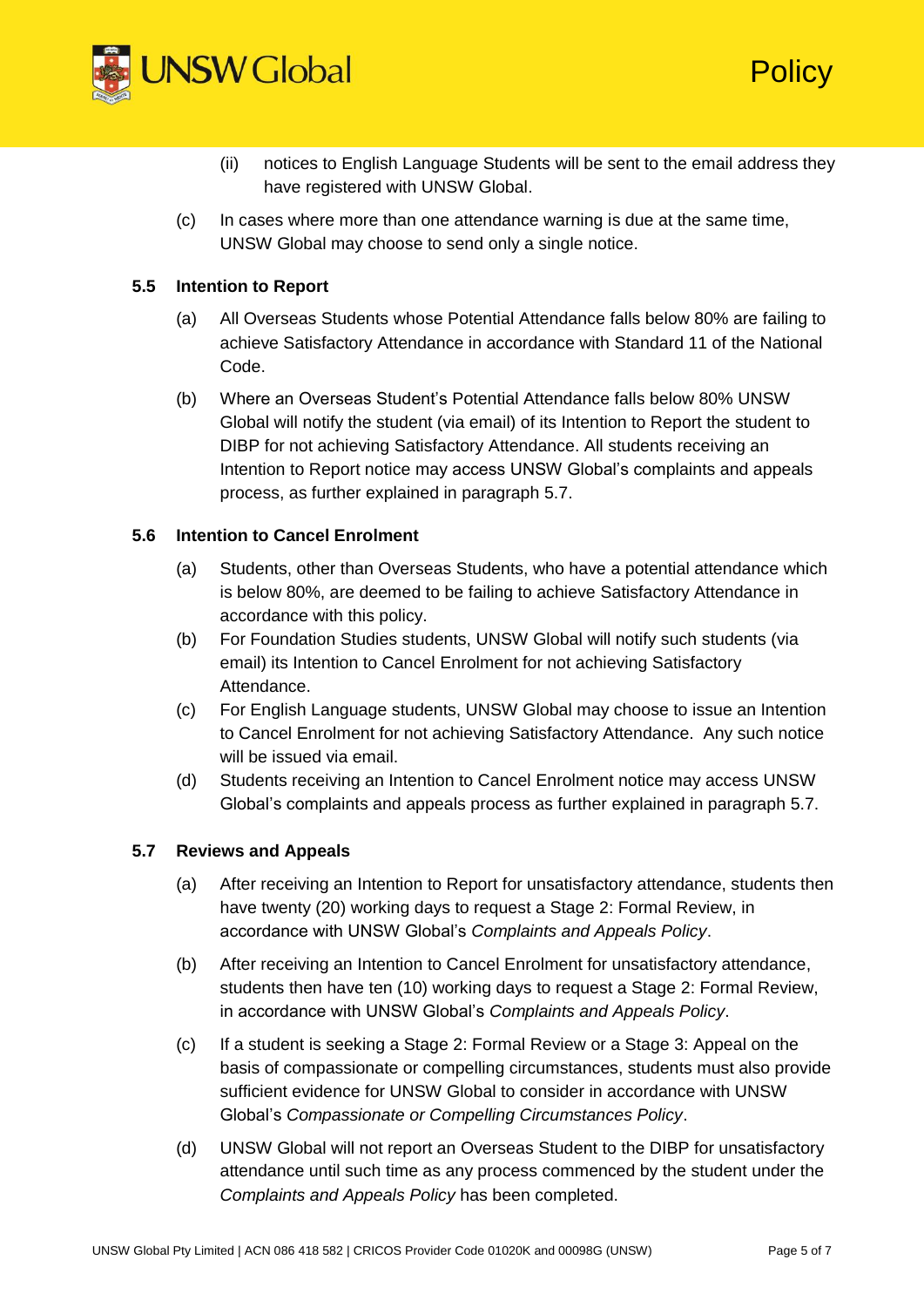

(e) If a Student has commenced a process under the *Complaints and Appeals Policy* they must continue to attend all scheduled classes for their Course. Any failure by a student to maintain their attendance levels will put them at risk of failing to achieve satisfactory attendance levels.

# **5.8 When Overseas Students will be reported to DIBP**

- (a) Except as set out in paragraph 5.9, after the expiry of the twenty (20) working day period set out in the Intention to Report notice, UNSW Global will report the Overseas Student to DIBP for unsatisfactory attendance and cancel the student's CoE.
- (b) For the avoidance of doubt, if a student has accessed the UNSW Global complaints and appeals process within the twenty (20) working day period and the student's review and/or appeal has been unsuccessful and any external appeal has been unsuccessful, UNSW Global will report the student to DIBP for unsatisfactory attendance and cancel the student's CoE.

## **5.9 When Overseas Students will not be reported to DIBP**

Overseas Students will not be reported to the DIBP for unsatisfactory attendance if:

- (a) they have accessed the UNSW Global complaints and appeals process within the twenty (20) working day period; or
- (b) the Overseas Student has accessed an external appeal process,

and the Overseas Student's review and/or appeal has been successful.

### **5.10 Discretion not to report to DIBP**

UNSW Global may decide not to report an Overseas Student to the DIBP for unsatisfactory attendance in the following circumstances:

- (a) if the student is still attending at least 70% of the scheduled course contact hours; and;
- (b) the Student provides genuine evidence demonstrating that compassionate or compelling circumstances apply.

### **6 Legal and Policy Framework**

This policy is intended to comply with the ESOS Act and the National Code.

### **6.1 Responsibilities**

(a) *Approver*

The Chief Executive Officer is responsible for the approval of this policy.

(b) *Responsible Officer*

**Policy**